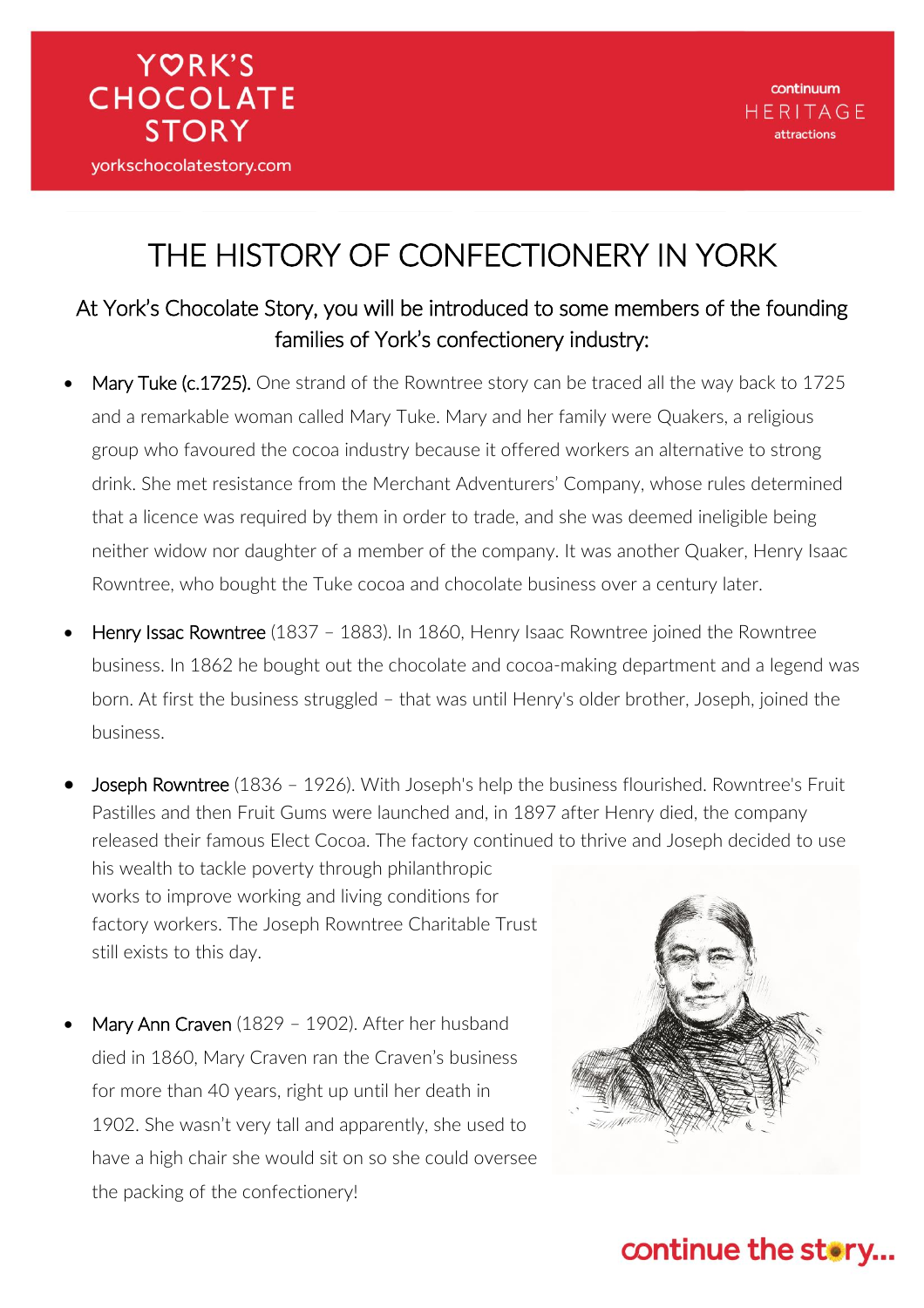- Joseph Terry (1793 1850). Around 1767, William Bayldon and Robert Berry established a business selling cough lozenges, lemon and orange candied peel and other sweets. In 1823, Joseph Terry married Robert Berry's niece and joined the firm, later establishing "Terry and Berry." The business was renamed 'Terry's' five years later when Robert left the business. Clever use of the new railways saw the company's products being sold in 75 towns across the north of England.
- Frank Terry (1877-1960). Frank took over the business, along with his son Noel, after Joseph's death in 1898. They established products such as Spartan, All Gold and Terry's Chocolate Orange. Frank was knighted in 1936 and made a High Sheriff of York in 1945.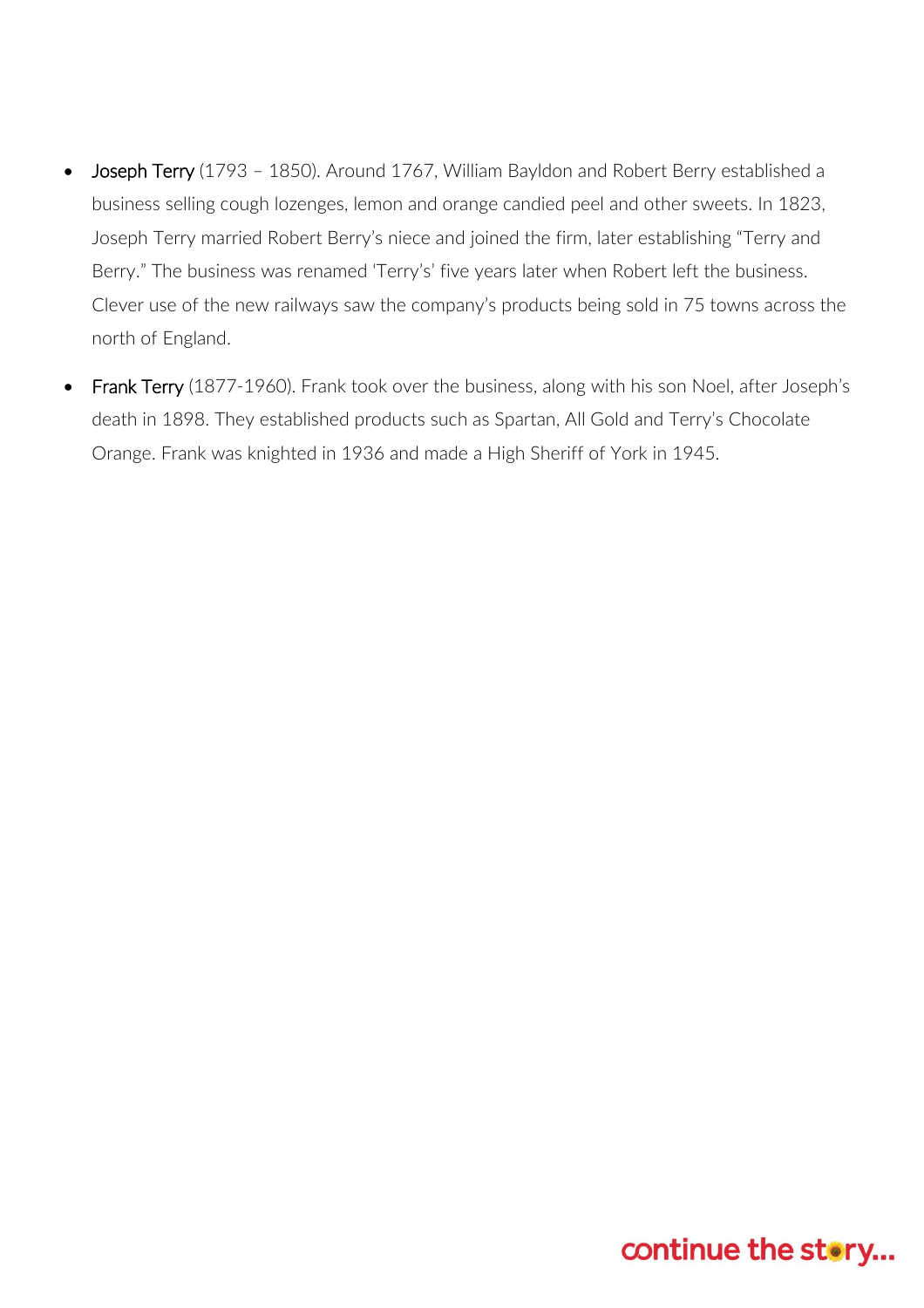# THE PEOPLE OF YORK

Many York families' livelihoods depended on the confectionery industry, and often different generations of the same family worked in the factories. In its heyday, 14,000 people worked for confectionery companies in the city; today it's just over 2,000.

People in York have a strong emotional attachment with the industry, with many recalling their time in the factories as a very happy part of their life which brings back fond memories. There are still confectionery manufacturers in York today, from Nestlé UK through to artisan chocolatiers taking their skills into the  $21<sup>st</sup>$  century.

We have a collection of photographs that have been generously donated by Nestlé, The York Press and the descendants of Mary-Ann Craven. You can see some of these fantastic images in our People of York Gallery.



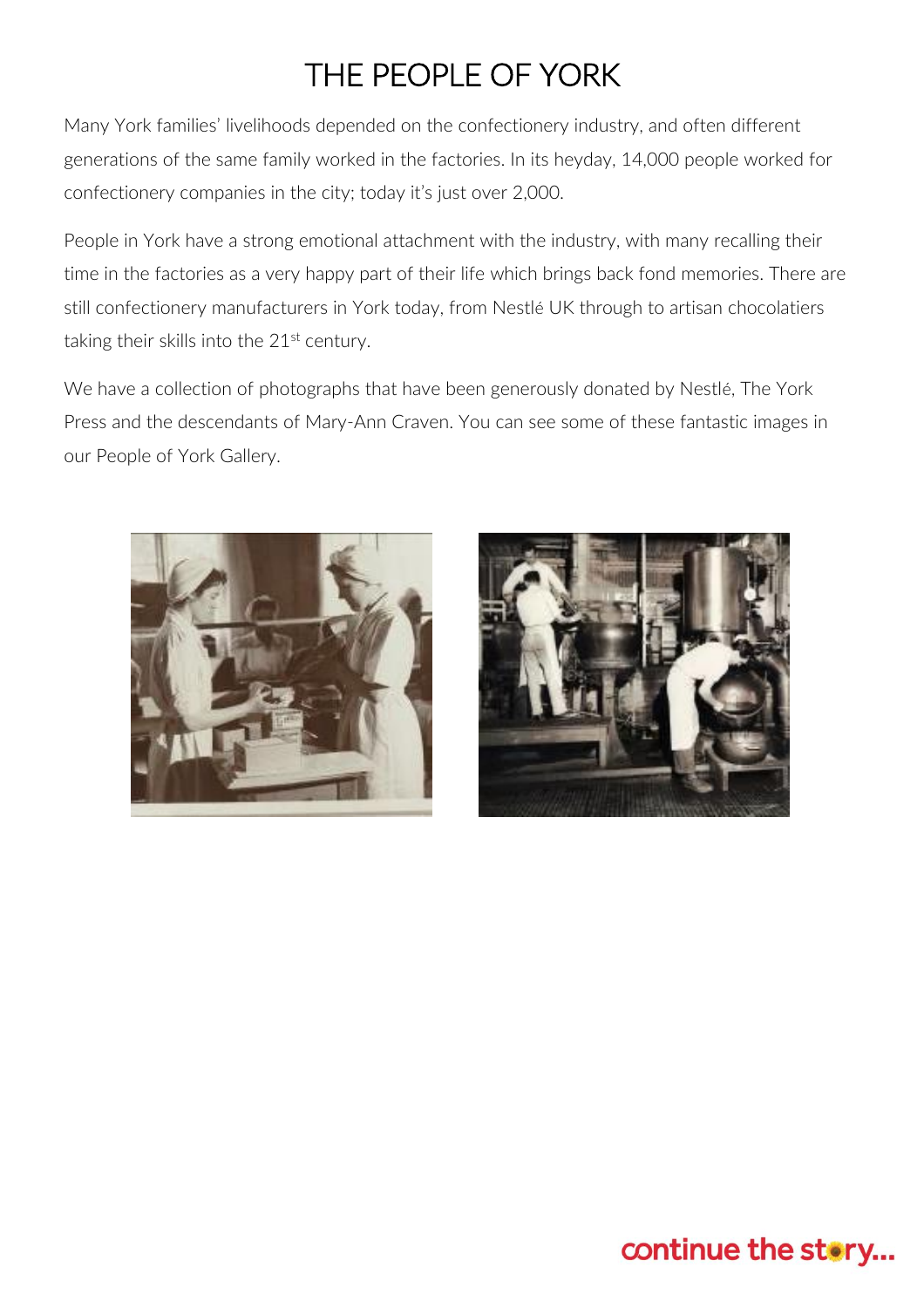## CRAVEN'S CONFECTIONERY



The Craven's confectionery factory used to stand where the Coppergate Shopping centre and the Jorvik Viking Centre is today. They were well known for their boiled sweets, toffees and French Almonds and the picture to the left shows a man working in the French Almond Room at the Craven's factory.

#### TERRY'S CONFECTIONERY

The Terry's business had a strong family focus. Here we can see the Board at Terry's as it was in

the 1960's. The board at this time included many members of the Terry family. It was not unusual for different generations of the same family worked for the confectionery manufacturers of York so the combined service of a father and son could be as much as 80 years!